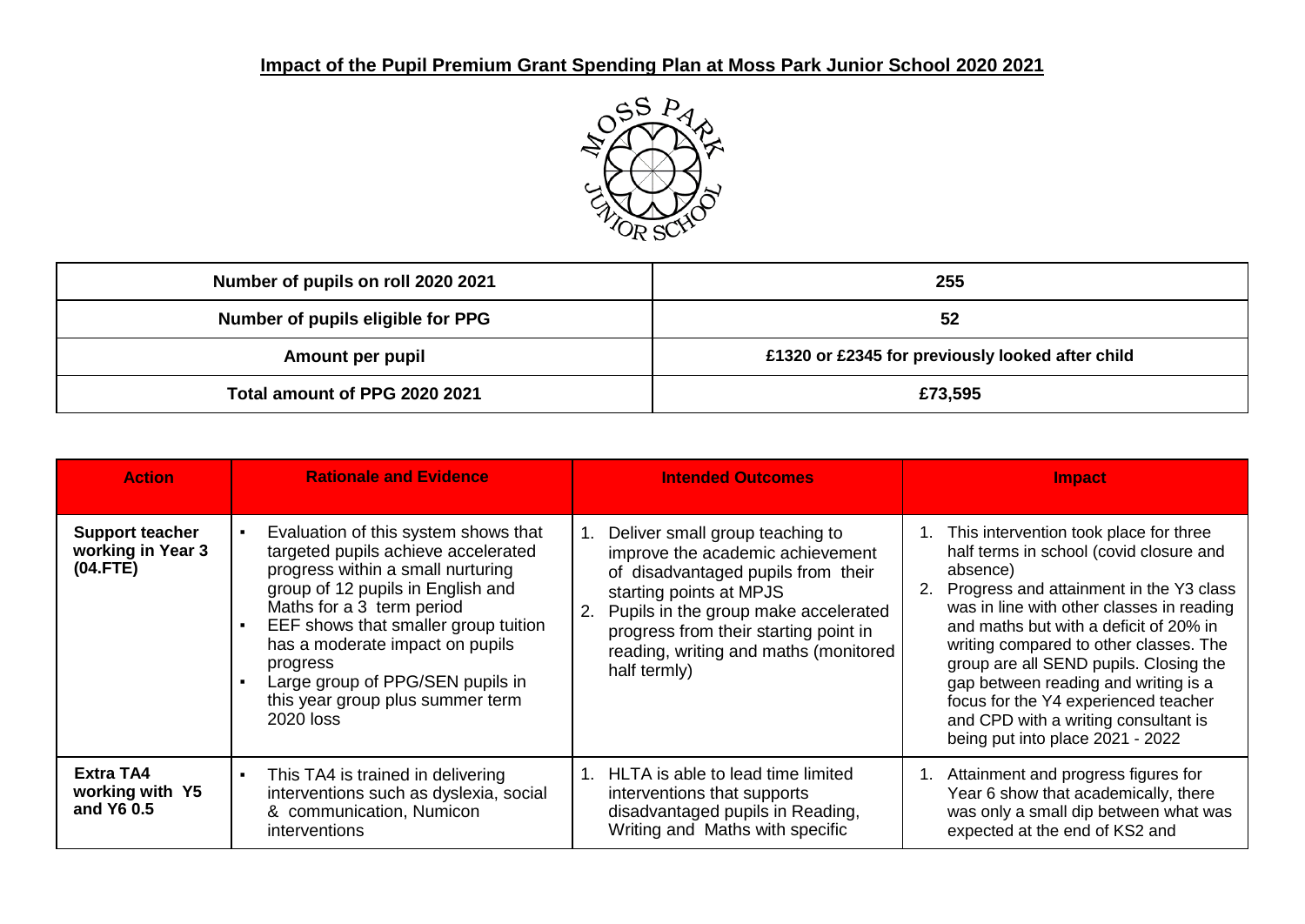|                                                                                                     | EEF recommends training TAs for<br>specific research based, structured<br>interventions                                                                                                                                                                                                                                                                          | learning needs (monitored half<br>termly)<br>2. Improve the wellbeing of those<br>pupils with SEMH needs (fewer<br>incidents recorded on My Concern,<br>pupils voice, SDQs)                                                                                        | behaviour for learning had a strong<br>impact on this                                                                                                                                                                      |
|-----------------------------------------------------------------------------------------------------|------------------------------------------------------------------------------------------------------------------------------------------------------------------------------------------------------------------------------------------------------------------------------------------------------------------------------------------------------------------|--------------------------------------------------------------------------------------------------------------------------------------------------------------------------------------------------------------------------------------------------------------------|----------------------------------------------------------------------------------------------------------------------------------------------------------------------------------------------------------------------------|
| <b>Training for</b><br><b>Teaching</b><br><b>Assistants to</b><br>support quality<br>first teaching | The impact of TAs is increased<br>when high quality CPD has taken<br>place (Making the Best Use of TAs<br>$-EEF$                                                                                                                                                                                                                                                 | TAs develop the skills needed to<br>1.<br>accelerate progress for targeted<br>pupils in structured interventions and<br>in class                                                                                                                                   | 1. Interventions and professional led<br>training (eg speech and language,<br>Educational psychologist, Longford Park<br>Outreach) took place<br>2. Online interventions took place during<br>the second school closure    |
| <b>Educational</b><br><b>Psychologist</b><br>SLA x 2                                                | The Educational Psychologist plans<br>APDR cycles of support for school to<br>deliver including pastoral, social and<br>emotional interventions (EEF<br>recommendation)<br>Delivers SEAL training to staff such as<br>Attachment Theory and Emotion<br>Coaching<br>SEND pupils are overrepresented in<br>the PPG (much smaller) group<br>(matches national data) | 1. Ensure that disadvantaged pupils<br>have access to external support<br>(academic and pastoral).<br>2. Ensure that staff are trained to<br>meet the needs of vulnerable<br>pupils, including previously looked<br>after children and those adopted<br>from care. | 1. The EP was able to support teacher,<br>parents and pupils with SEMH<br>2. Whole school CPD was postponed to<br>2021 - 2022 due to EPs working from<br>home                                                              |
| <b>Training for HLTAs</b><br>and TA3 (SEN) to<br>support SEMH                                       | Our PPG pupils are overrepresented<br>in the group requiring SEMH support<br>EEF demonstrates the value of<br><b>SEMH</b> interventions                                                                                                                                                                                                                          | 1. There is a positive impact<br>between a child starting an<br>intervention and finishing an<br>intervention (different tools used<br>to assess different interventions)                                                                                          | 1. 4 members of staff including the head<br>took place in the EP led 'Wellebing<br>return to school' training programme<br>and achieved accreditations<br>2. Positive impact on 6i group (as above<br>- behaviour records) |
| <b>Free Milk</b>                                                                                    | Benefits of Calcium rich milk to<br>supplement diet at home<br>Tooth decay in pupils in the North<br>West is higher than national average                                                                                                                                                                                                                        | <b>Support Healthy Lifestyles</b><br>1.                                                                                                                                                                                                                            | 1. All pupils are offered milk and this<br>remains popular with all our children                                                                                                                                           |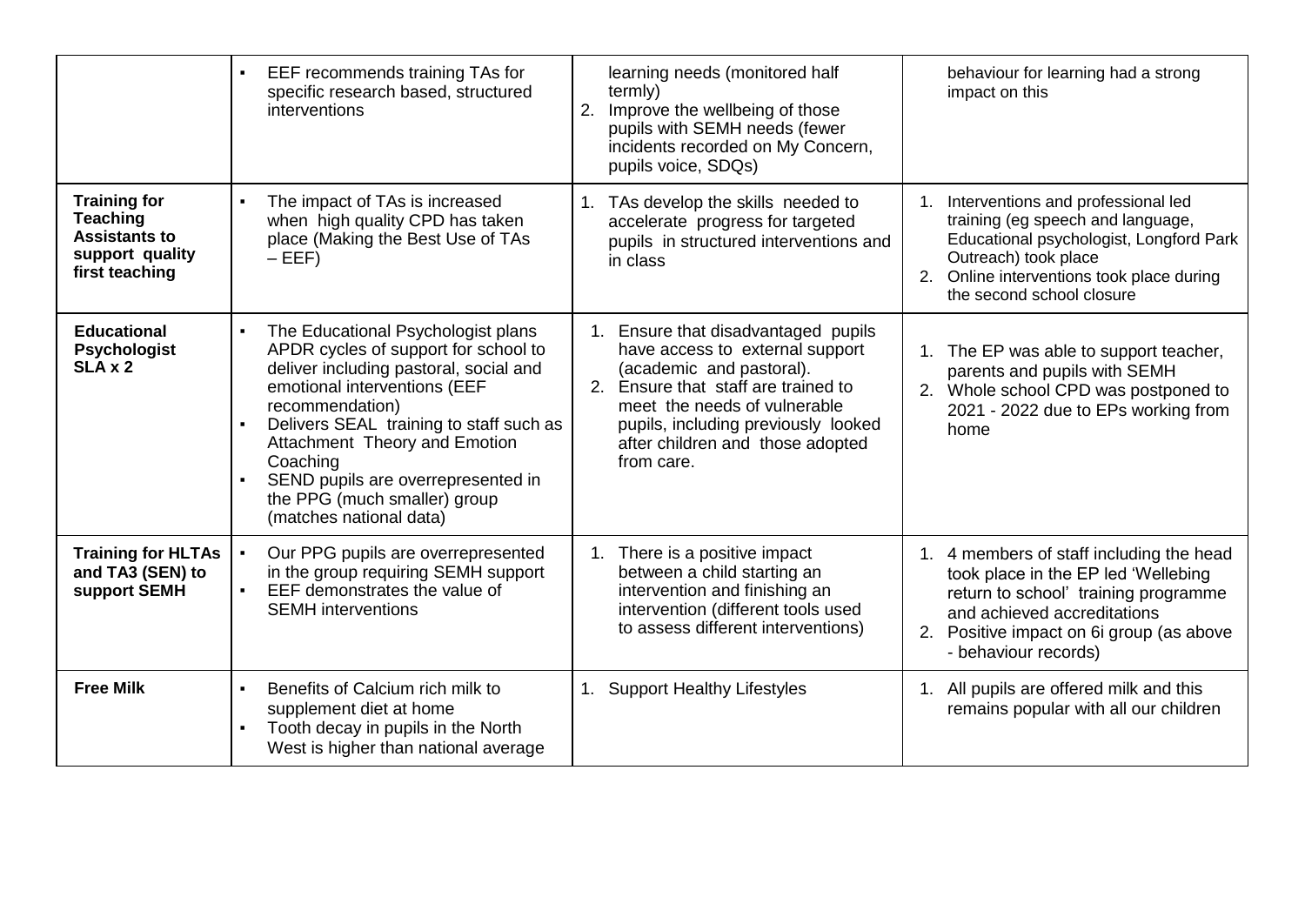| Extra staffing<br>cost to enable<br>free Breakfast<br>Club places for<br>disadvantaged<br>pupils | There is an overrepresentation of<br>disadvantaged pupil who are late for<br>school or tell us they have not had<br>breakfast<br>Research tells us that a good breakfast<br>is essential to help pupils learn                                      | 1. Increase attendance and punctuality<br>of disadvantaged pupils<br>2. Provide a nutritious breakfast and<br>settled start to the day                                                                                                                    | 1a. Attendance analysis shows a small 1%<br>gap between PPG (4.34% absence) and<br>non PPG pupils (3.33% absence)<br>1b. Punctuality analysis 'Late Before<br>Register Closes' shows a very small gap<br>between PPG (0.62%) and non PPG pupils<br>(0.24%). We have 0% 'Late after Register'<br>pupils in either group :)<br>2. Breakfast Club continues to provide a<br>smooth transition into lessons for our<br>disadvantaged pupils                                                                                                    |
|--------------------------------------------------------------------------------------------------|----------------------------------------------------------------------------------------------------------------------------------------------------------------------------------------------------------------------------------------------------|-----------------------------------------------------------------------------------------------------------------------------------------------------------------------------------------------------------------------------------------------------------|--------------------------------------------------------------------------------------------------------------------------------------------------------------------------------------------------------------------------------------------------------------------------------------------------------------------------------------------------------------------------------------------------------------------------------------------------------------------------------------------------------------------------------------------|
| Free Places in after<br>school clubs                                                             | Year on year the number of<br>extracurricular opportunities taken up<br>by disadvantaged pupils has<br>increased with our subsidised/free<br>places                                                                                                | Enable all disadvantaged pupils to<br>1.<br>access at least 4 extra-curricular<br>activities per year (from an average<br>of 3.5 2018-2019)                                                                                                               | 1. All disadvantaged pupils attended<br>at least one block of afterschool<br>activity (covid paused this).<br>Disadvantaged and SEND pupils<br>continue to be offered free places<br>first                                                                                                                                                                                                                                                                                                                                                 |
|                                                                                                  |                                                                                                                                                                                                                                                    |                                                                                                                                                                                                                                                           |                                                                                                                                                                                                                                                                                                                                                                                                                                                                                                                                            |
| <b>Top-up Swimming</b><br>block                                                                  | This targets groups of pupils who do<br>not go swimming (lessons or with<br>parents) out of school                                                                                                                                                 | Enable more vulnerable pupils to<br>1.<br>meet the KS2 standard (following<br>successful increase in numbers at the                                                                                                                                       | Unable to proceed (covid). Two year groups<br>are now going swimming in $2021 - 2022$ .                                                                                                                                                                                                                                                                                                                                                                                                                                                    |
| (summer term<br>2021)                                                                            | It promotes the safety of these<br>vulnerable pupils                                                                                                                                                                                               | end of the year 2019)                                                                                                                                                                                                                                     |                                                                                                                                                                                                                                                                                                                                                                                                                                                                                                                                            |
| <b>CBT/Counselling</b><br>(Longford Park<br>Outreach)                                            | EEF shows behaviour interventions as<br>effective<br>Training for staff on Restorative<br>practice will skill staff up to help<br>resolve problems in class during the<br>week<br>Support 4 x NQTs with various aspects<br>of behaviour management | Meet the social and emotional needs<br>1.<br>of pupils<br>2. Enable them to form strong<br>relationships and achieve well in<br>school<br>3.<br>Equip new teachers with excellent<br>outstanding behaviour management<br>to promote good learning for all | 1. The behaviour and regulation of a group<br>of pupils in Y6 (group sessions, 1-1,<br>class sessions) was markedly improved<br>over the course of the year. Sessions,<br>including family sessions, continued<br>during the school closure and pupils<br>attended school just to access these<br>sessions - see analysis of behavior from<br>My Concern<br>2. An HLTA observed some sessions of<br>restorative practice with CL and we are<br>training up on this as a whole staff next<br>year.<br>3. Observations and action plan had a |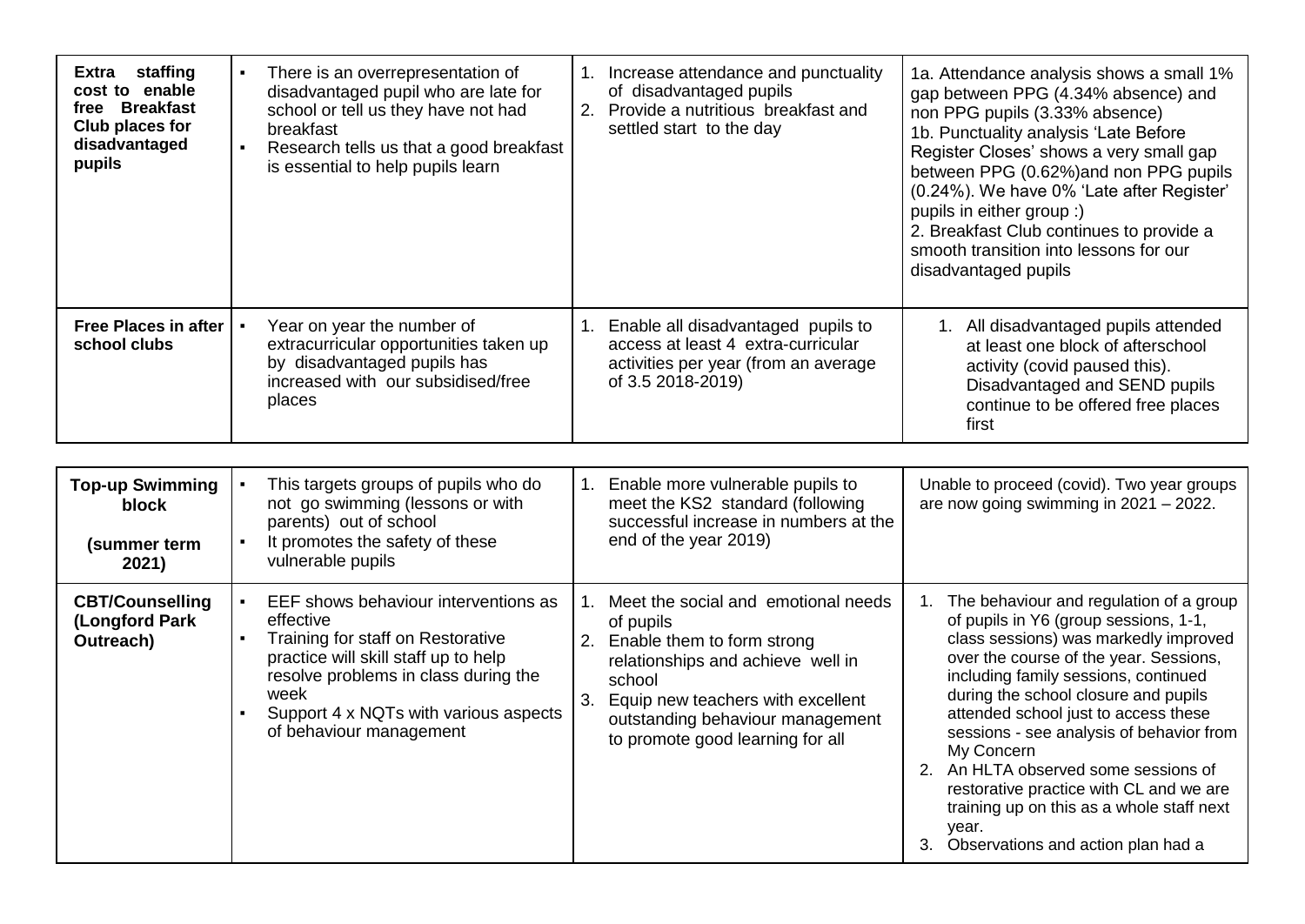|                                                                               |                                                                                                                                                                                                                                                                   |                                                                                                                    | positive impact on all 4 x NQTs<br>behaviour management and all<br>achieved the standard required                                                                                                                                                                                                                    |
|-------------------------------------------------------------------------------|-------------------------------------------------------------------------------------------------------------------------------------------------------------------------------------------------------------------------------------------------------------------|--------------------------------------------------------------------------------------------------------------------|----------------------------------------------------------------------------------------------------------------------------------------------------------------------------------------------------------------------------------------------------------------------------------------------------------------------|
| Laptops<br>converted to<br>chrome books to<br>loan out for<br><b>Homework</b> | We are moving to google classroom<br>for homework partially to prepare for<br>any bubbles being sent<br>home/household isolation and all our<br>pupils need to have access to<br>hardware<br>Our own surveys (June 2020) show<br>who does not have access at home | 1. There is no digital divide between<br>disadvantage and non-<br>disadvantaged pupils in terms of<br>connectivity | In addition to the hardware we loaned<br>out, the HT secured extra funding, sims<br>card, and dongles for parents<br>100% of pupils had access plus<br>2.<br>engaged in twice daily Google meet<br>lessons plus Google classroom for work<br>with 100& attendance (see registers)<br>during lockdowns and isolation. |

| <b>Training and</b><br>resources and<br>cover for Quality<br><b>First</b><br>teaching | Analysis of assessment since<br>Lockdown March - July 2020 shows<br>that pupils have made expected<br>progress in maths, less in reading and<br>writing (Target tracker baseline Data<br>October 2020)<br>The impact of high quality teaching is<br>shown to have the most impact on<br>disadvantaged pupils' learning<br>(EEF/Sutton Trust)<br>We have focused this year on spelling<br>and vocabulary; guided and whole<br>class reading; the writing cycle<br>We are also continuing the work on<br>Rosenshine's Principles of Effective<br>Instruction and applying this across<br>the curriculum<br>We have 4 x NQTs this year and they<br>will access the LA's NQT support<br>package plus in school support and<br>mentoring | Half termly Pupil progress<br>meetings show that the gap<br>between reading and writing<br>is narrowing; and that there<br>are more pupils on track to<br>achieve age related<br>expectations or 'above ARE'<br>in R/W/M combined<br>2. Lesson observations show<br>that subject knowledge,<br>pedagogy and use of<br>assessment is secure across<br>school; pupils' books and their<br>views reflect this<br>3. NQTs are making good<br>progress towards their targets | 1. Please see data attached to this<br>report<br>2. The profile of teaching at MPJS is<br>good in all areas<br>3. All NQTs passed their NQT with a<br>strong performance against the<br>standards noted |
|---------------------------------------------------------------------------------------|-------------------------------------------------------------------------------------------------------------------------------------------------------------------------------------------------------------------------------------------------------------------------------------------------------------------------------------------------------------------------------------------------------------------------------------------------------------------------------------------------------------------------------------------------------------------------------------------------------------------------------------------------------------------------------------------------------------------------------------|-------------------------------------------------------------------------------------------------------------------------------------------------------------------------------------------------------------------------------------------------------------------------------------------------------------------------------------------------------------------------------------------------------------------------------------------------------------------------|---------------------------------------------------------------------------------------------------------------------------------------------------------------------------------------------------------|
|---------------------------------------------------------------------------------------|-------------------------------------------------------------------------------------------------------------------------------------------------------------------------------------------------------------------------------------------------------------------------------------------------------------------------------------------------------------------------------------------------------------------------------------------------------------------------------------------------------------------------------------------------------------------------------------------------------------------------------------------------------------------------------------------------------------------------------------|-------------------------------------------------------------------------------------------------------------------------------------------------------------------------------------------------------------------------------------------------------------------------------------------------------------------------------------------------------------------------------------------------------------------------------------------------------------------------|---------------------------------------------------------------------------------------------------------------------------------------------------------------------------------------------------------|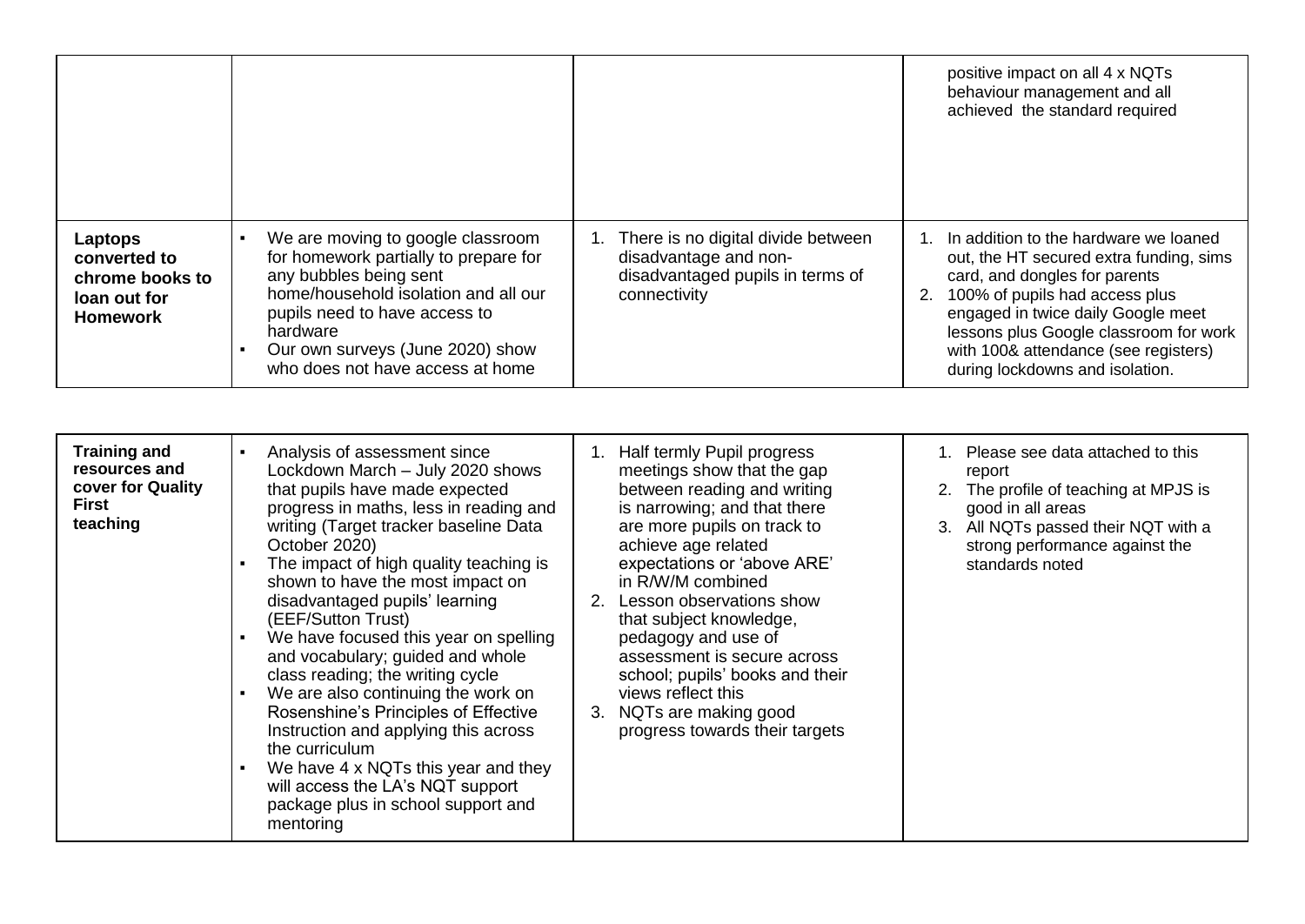| PP+ bespoke<br>expenditure | We recognise that disadvantaged<br>pupils have different needs and these<br>arise and change throughout their<br>time at MPJS                                            | Disadvantaged<br>pupils<br>are<br>supported with resources<br>and<br>interventions they<br>need as identified in termly Pupil<br><b>Progress Meetings</b>                                | 1. See cost centre - all monies spent for<br>identified pupils |
|----------------------------|--------------------------------------------------------------------------------------------------------------------------------------------------------------------------|------------------------------------------------------------------------------------------------------------------------------------------------------------------------------------------|----------------------------------------------------------------|
| Y6 residential             | As a result of the subsidised places,<br>virtually all disadvantaged pupils<br>attend the residential each year<br>Outdoor activities provide a positive<br>impact (EEF) | 1. All pupils have the chance<br>to<br>experience a residential visit with<br>their peers and<br>participate in a 3 day<br>package of outdoor activities and<br>team-building challenges | 1. All PPG pupils attended the<br>residential                  |

| 3rd Space 1-1<br>maths catch<br>up tuition in<br>Υ6 | Attainment gap in maths (%<br>and standardised scores)<br>between disadvantaged and<br>non-disadvantaged pupils<br>EEF toolkit shows positive impact of<br>1-1 tuition | Personalised 1-1 tuition enables<br>pupils to catch up and keep up<br>within the maths curriculum | 1. When the group who received the<br>tuition is analysed, there was no dip<br>in maths from Easter 2020 to July<br>2021 (Target tracker) |
|-----------------------------------------------------|------------------------------------------------------------------------------------------------------------------------------------------------------------------------|---------------------------------------------------------------------------------------------------|-------------------------------------------------------------------------------------------------------------------------------------------|
|-----------------------------------------------------|------------------------------------------------------------------------------------------------------------------------------------------------------------------------|---------------------------------------------------------------------------------------------------|-------------------------------------------------------------------------------------------------------------------------------------------|

**Key to Abbreviations:** SBM = S Moroney School Business Manager; SN = S Nunwick Headteacher; RB = R Boyer Deputy Head and Acting SENCO & Maths Leader; EEF = Education Endowment Foundation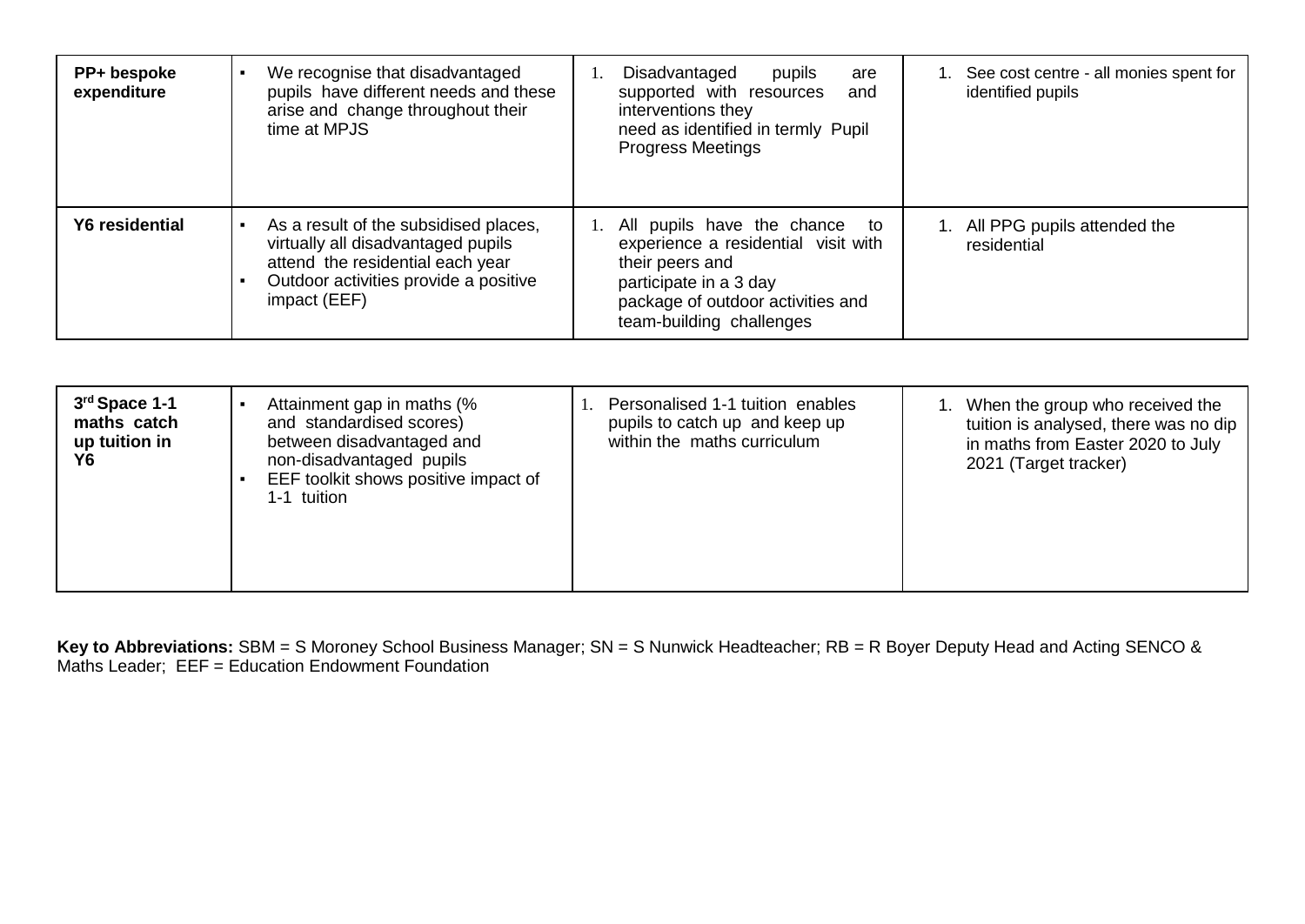## **Appendix 1 Attainment and Progress Data 2020 - 2021**

**Context:** At MPJS there is an overrepresentation of children in the Disadvantaged Group who are SEN/D - either support, pending EHCP or EHCP. This adds to the fact that the PPG group consists of 60 pupils (so each child = 1.7% within that group's data) and the non PPG group consists of 195 pupils (so each child = 0.5% within the group). This can make it difficult to make accurate judgements on any gaps. This is particularly so when looking at published data for the end of KS2. One child taken out or put in can make a big difference to what attainment or progress looks like for our disadvantaged children. This is compounded by the high prior attainment scores we inherit from MPIS. The last published data we have is for 2019 and the last 3-year trend is 2017 - 2019.

### **Whole school Target Tracker Reports**

- 1) We compare the non PPG v PPG group.
- 2) We then take out SEN/D children from both PPG and non PPG groups and compare like for like. This gives us a more accurate comparison to evaluate how successful we are with our resources and our provision.
- 3) We *always* look at the individual children when discussing them at Pupil Progress Meetings rather than focusing on statistics.
- 4) In PPMs we discuss progress over Key Stage 2 as well as data for the current year this helps us ensure that we have a longitudinal view of how to accelerate progress and secure the right support for pupils.

### **Academic Priorities for 2021 - 2022**

- 5) A key priority we have identified through analysing published and internal data is to increase the % of disadvantaged pupils attaining the Higher Standard/Greater Depth in Reading, Writing and Maths in each year group and at the end of KS2.
- 6) Additionally we expect that the extra staff and tutoring deployment in Year 6 will result in higher scaled scores in Reading, Writing and Maths for all disadvantaged children in 2022 (2019 average = 100.2 against the national average of 105.5 in Reading and 100.5 against the national average of 106.1. As an example of how the data can be difficult to draw conclusions from, it should be stated that in this particular 2019 Year 6 cohort, of the 10 disadvantaged pupils, 2 of them were SEN/D throughout KS2 (with one gaining an EHCP after SATs) yet neither had been assessed as *low prior attainment* at KS1. These two pupils' apparent negative progress directly impacted the mean progress scores for the disadvantaged group.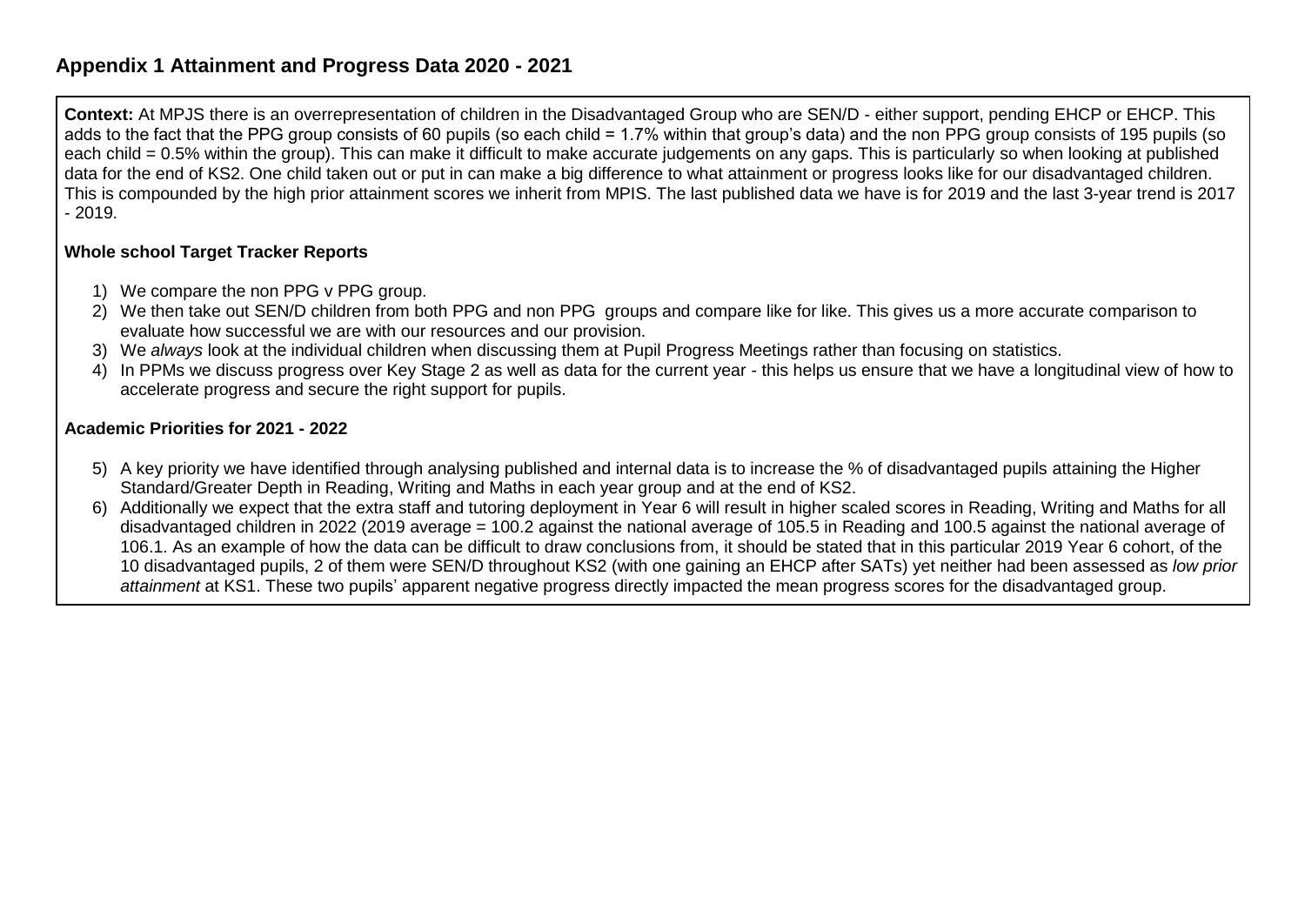## **Published Data 2019**

### KS2 attainment for disadvantaged pupils 2019

Average Scaled Score (Re, Ma) V



#### KS2 progress for disadvantaged pupils 2019





## Progress gap

#### % Expected standard+ (Re, Wr, Ma)  $\vee$



*Data taken from FFT Aspire 2019*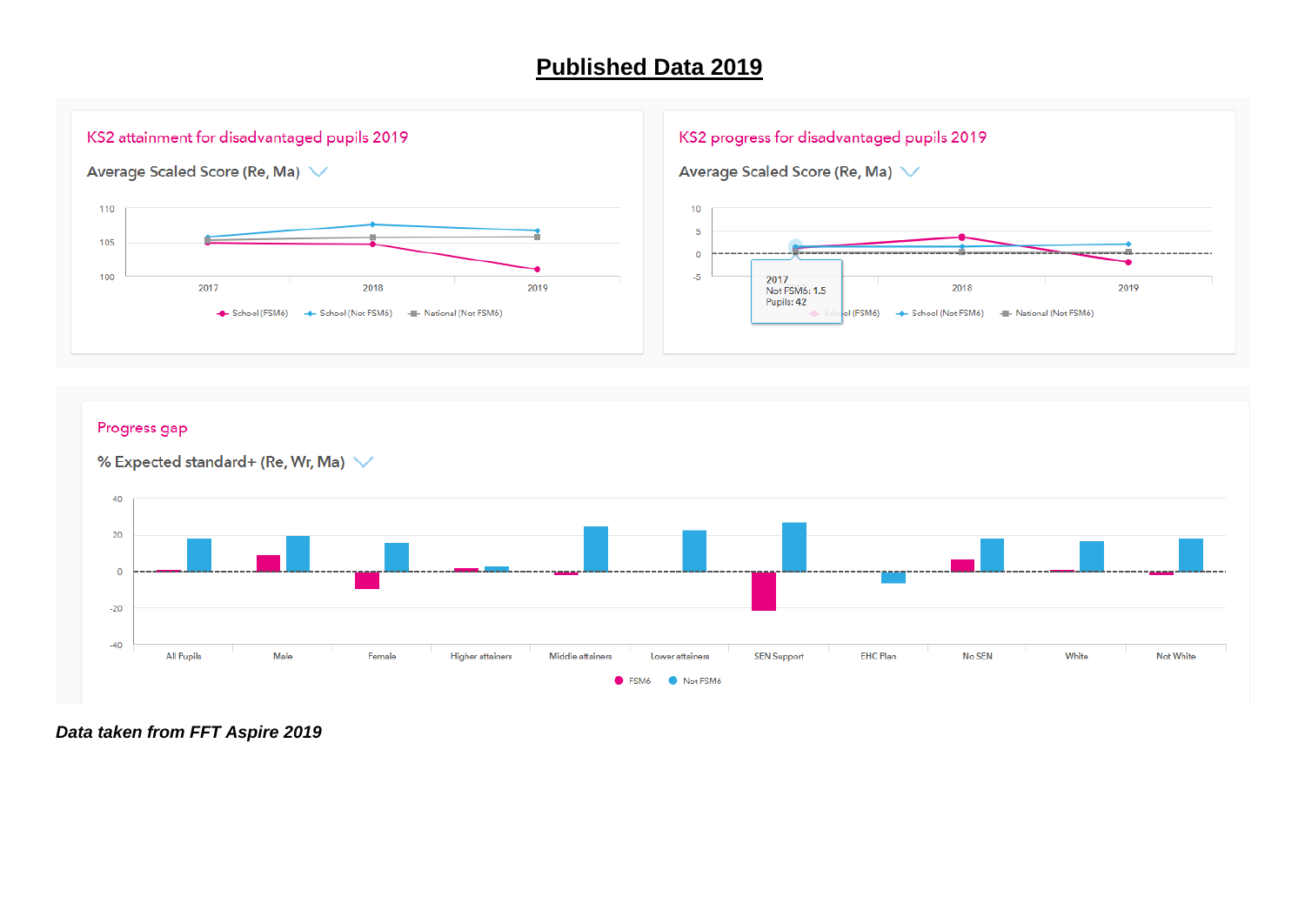# Target Tracker Data 2020 - 2021

# **Diminishing Differences Report**

Y3, Y4, Y5, Y6 - All Pupils (255 pupils)

| 255 pupils                                    |            | <b>Missing</b><br><b>Assessment</b> | <b>On Track or Higher</b> |                        |
|-----------------------------------------------|------------|-------------------------------------|---------------------------|------------------------|
| <b>Reading</b>                                | No. (%)    | No. (%)                             | Sum <sub>2</sub> 19-20    | Sum <sub>2</sub> 20-21 |
| <b>Pupil Premium</b>                          | 60 (23.5%) | 5(8.3%)                             | 14.5%                     | 61.8%                  |
| Not Pupil Premium<br>195 (76.5%)<br>13 (6.7%) |            | 42.3%                               | 81.3%                     |                        |
| Difference (change in difference):            |            |                                     | 27.8                      | $19.5(-8.3)$           |

| 255 pupils           |                                    | <b>Missing</b><br><b>Assessment</b> |            | <b>On Track or Higher</b> |
|----------------------|------------------------------------|-------------------------------------|------------|---------------------------|
| <b>Writing</b>       | No. (%)                            | No. (%)                             | Sum2 19-20 | <b>Sum2 20-21</b>         |
| <b>Pupil Premium</b> | 60 (23.5%)                         | 5(8.3%)                             | 25.5%      | 56.4%                     |
| Not Pupil Premium    | 195 (76.5%)                        | 13 (6.7%)                           | 40.7%      | 76.4%                     |
|                      | Difference (change in difference): |                                     | 15.2       | 20.0 (4.8)                |

**Difference** 

255 pupils

**Mathematics** 

**Pupil Premium** 

Not Pupil Premium

|                           | $- -  - -$ |  |
|---------------------------|------------|--|
| e (change in difference): |            |  |

No. (%)

60 (23.5%)

195 (76.5%)

|    | <b>Missing</b><br><b>Assessment</b> | <b>On Track or Higher</b> |                   |  |
|----|-------------------------------------|---------------------------|-------------------|--|
|    | No. (%)                             | <b>Sum2 19-20</b>         | <b>Sum2 20-21</b> |  |
|    | 5(8.3%)                             | 27.3%                     | 60.0%             |  |
|    | 13 (6.7%)                           | 38.5%                     | 79.1%             |  |
| ۱. |                                     | 11.2                      | 19.1(7.9)         |  |

Difference (change in difference

**Difference Key: Widening Narrowing** 

**Unchanged**